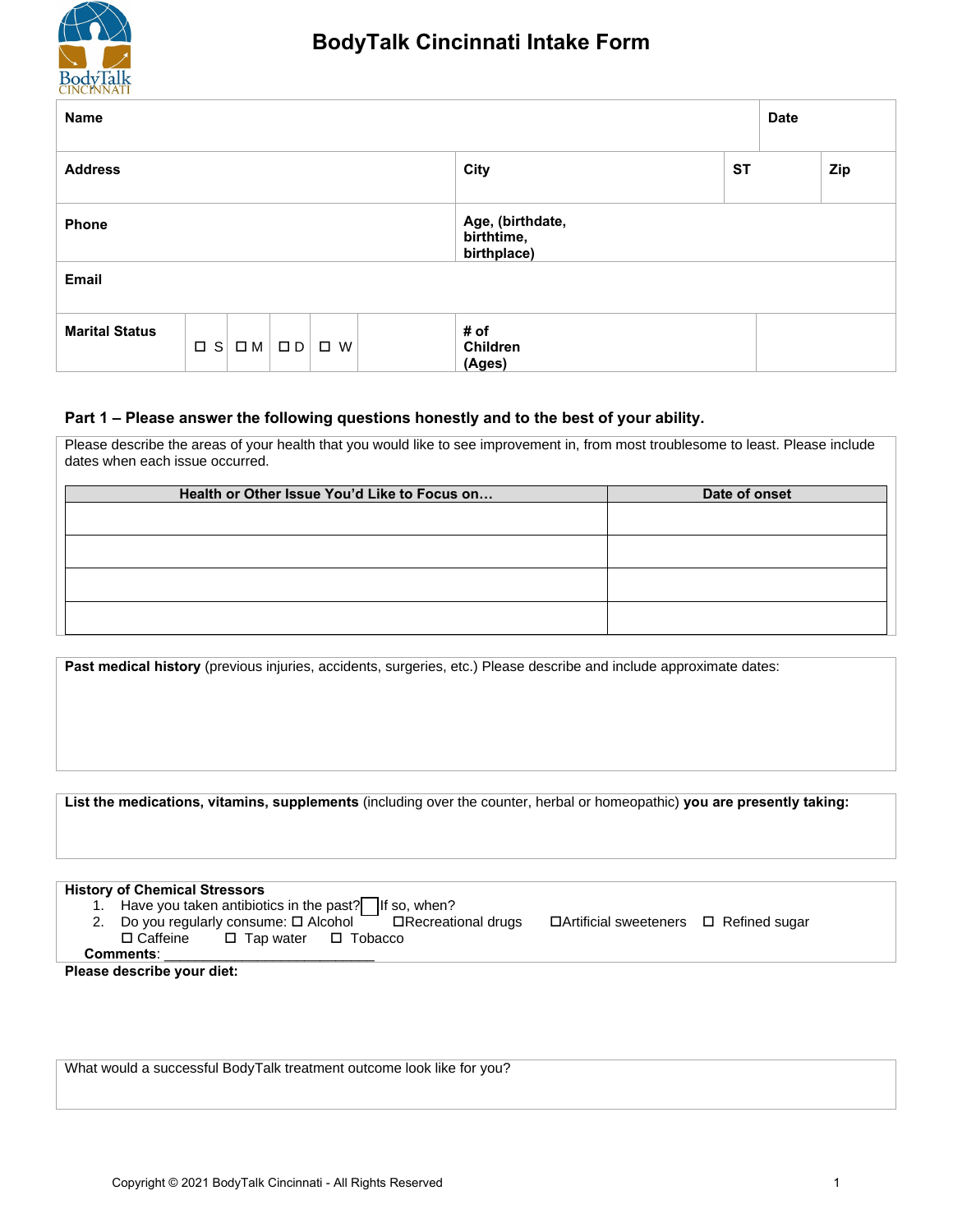| 0 |
|---|
| 0 |
| 0 |
| 0 |
| 0 |
| 0 |
| 0 |
| 0 |
|   |

 $\mathbf 0$